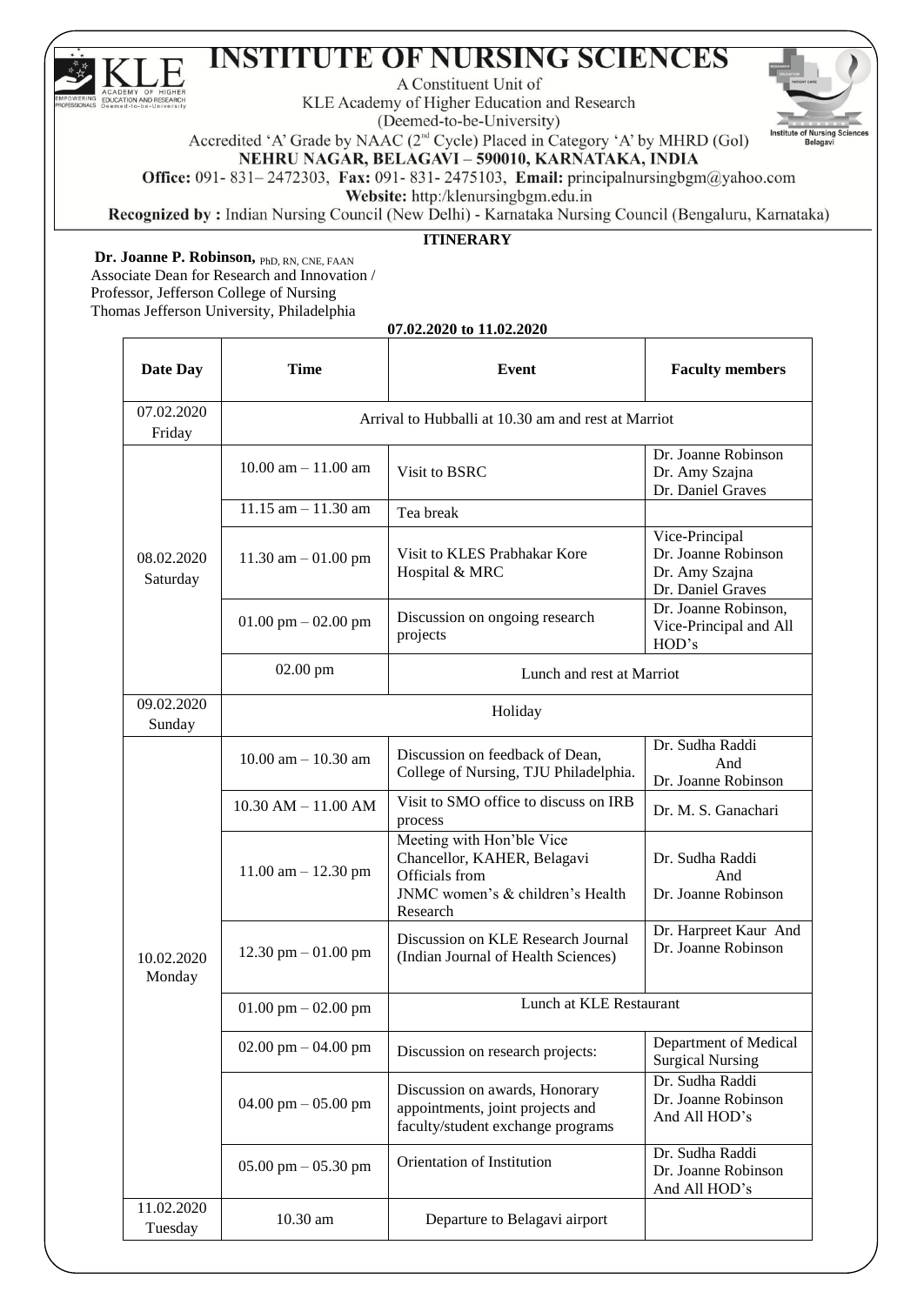$\boldsymbol{\mathsf{F}}$ 

A Constituent Unit of

KLE Academy of Higher Education and Research (Deemed-to-be-University)



Accredited 'A' Grade by NAAC (2<sup>nd</sup> Cycle) Placed in Category 'A' by MHRD (Gol) NEHRU NAGAR, BELAGAVI - 590010, KARNATAKA, INDIA

Office: 091-831-2472303, Fax: 091-831-2475103, Email: principalnursingbgm@yahoo.com

Website: http:/klenursingbgm.edu.in

| Day 1,               |                                    | Date: 08-02-2020                                                                                                                                                                                                                                                       |
|----------------------|------------------------------------|------------------------------------------------------------------------------------------------------------------------------------------------------------------------------------------------------------------------------------------------------------------------|
| <b>Time</b>          | <b>Event</b>                       | <b>Particulars</b>                                                                                                                                                                                                                                                     |
| $10.00$ am $- 11.30$ | Visit<br>to<br>Dr.                 | Visit by Dr. Joann Robinson, Dr. Amy Szajna and<br>$\bullet$                                                                                                                                                                                                           |
| am                   | Prabhakar<br>Kore                  | Dr. Daniel Graves to Dr. Prabhakar Kore Basic                                                                                                                                                                                                                          |
|                      | <b>Basic</b><br>Science            | Science Research Center, VKIDS campus Belagavi.                                                                                                                                                                                                                        |
|                      | Research                           | Orientation of BSRC and the ongoing research                                                                                                                                                                                                                           |
|                      | Center,                            | projects were discussed.                                                                                                                                                                                                                                               |
|                      | Belagavi.                          |                                                                                                                                                                                                                                                                        |
| $11.30$ am $-01.00$  | Visit<br>to                        | Visit by Dr. Joann Robinson, Dr. Amy Szajna and<br>$\bullet$                                                                                                                                                                                                           |
| pm                   | KLES's<br>Dr.                      | Dr. Daniel Graves to KLES's Dr. Prabhakar Kore                                                                                                                                                                                                                         |
|                      | Prabhakar                          | Hospital and MRC Belagavi and Dr. Prabhakar Kore                                                                                                                                                                                                                       |
|                      | Kore Hospital<br><b>MRC</b><br>and | Charitable Hospital Belagavi. Interacted with Dr. M.                                                                                                                                                                                                                   |
|                      | Belagavi<br>and                    | V. Jali, MD and CEO of the KLES's Dr. Prabhakar                                                                                                                                                                                                                        |
|                      | Dr. Prabhakar                      | Kore Hospital and MRC Belagavi. then visited to                                                                                                                                                                                                                        |
|                      | Kore                               | physiotherapy OPD block, ICU's, ICCU's Hi-tech lab,                                                                                                                                                                                                                    |
|                      | Charitable                         | KMC and Milk Bank.                                                                                                                                                                                                                                                     |
|                      | Hospital<br>Belagavi               | Unnamed Road, Nehru Nagar<br>Belgaum, Kamataka 590010, India<br>Belgaum, Karnataka 590010, India<br>Clouds<br>Clouds<br>21 <sup>o</sup> C<br>25 <sup>o</sup> C<br>08 Feb 2020, 13:26 pm<br>08 Feb 2020, 11:19 an<br>69.8 *F<br>Google<br>$77$ <sup>+</sup> F<br>Google |
| $01.00$ pm $-02.00$  | Interaction<br>with<br>all         | Dr. Joann Robinson, Dr. Amy Szajna and Dr. Daniel                                                                                                                                                                                                                      |
| pm                   | HOD's                              | Graves from TJU University, visited to KAHER                                                                                                                                                                                                                           |
|                      | regarding                          | Institute of Nursing Sciences, Belagavi. Interacted<br>with all HOD's regarding the research projects in their                                                                                                                                                         |
|                      | ongoing<br>and                     | departments in collaboration with TJU. HOD's                                                                                                                                                                                                                           |
|                      | proposed                           | reported regarding the progress of research projects in                                                                                                                                                                                                                |
|                      | research                           | their department and discussed about proposed                                                                                                                                                                                                                          |
|                      | projects                           | research projects in collaboration with TJU.                                                                                                                                                                                                                           |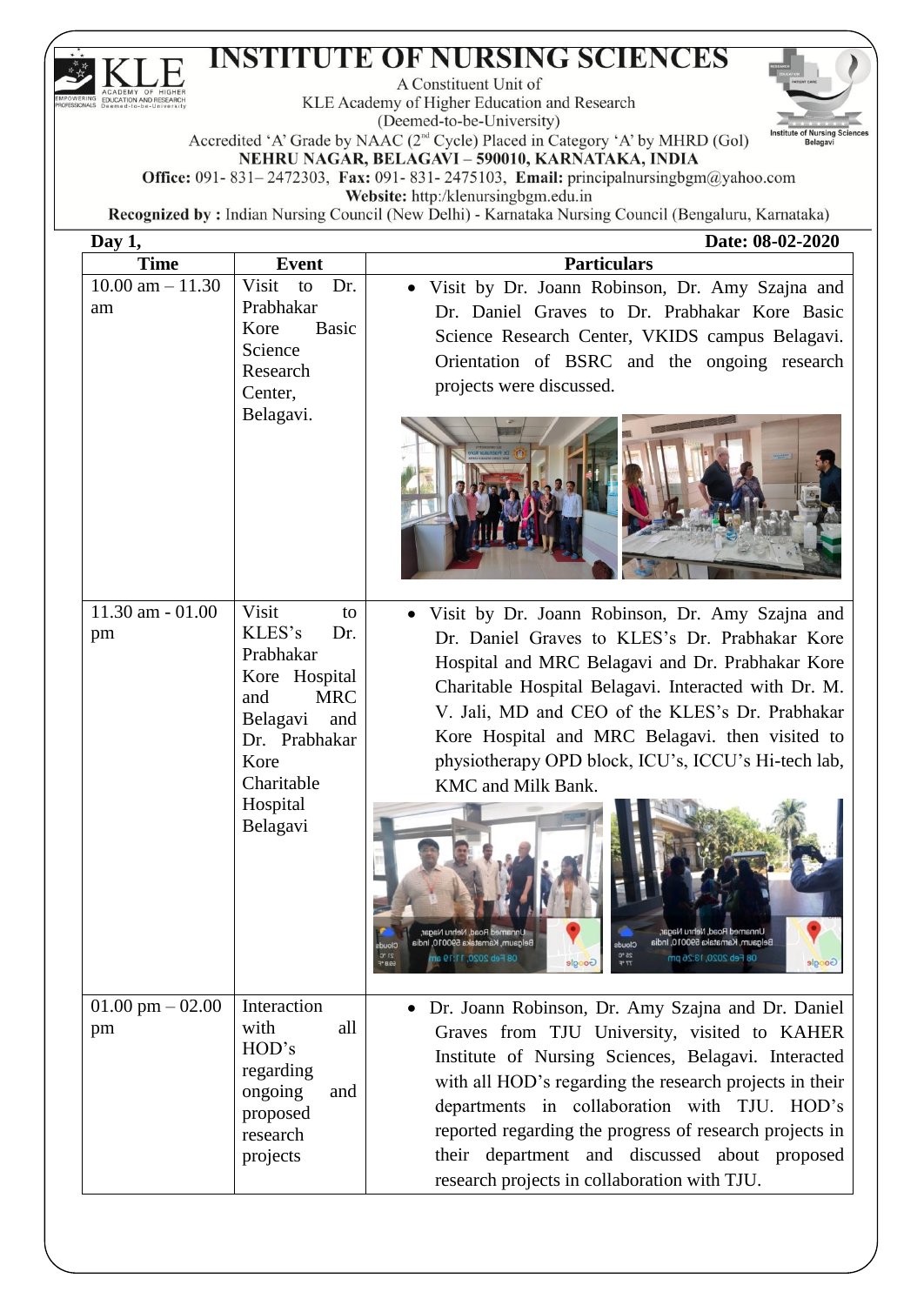#### **INSTITUTE OF NURSING SCIENCES**  $\boldsymbol{\mathrm{F}}$

A Constituent Unit of KLE Academy of Higher Education and Research

(Deemed-to-be-University)



Accredited 'A' Grade by NAAC (2<sup>nd</sup> Cycle) Placed in Category 'A' by MHRD (Gol) NEHRU NAGAR, BELAGAVI - 590010, KARNATAKA, INDIA

Office: 091-831-2472303, Fax: 091-831-2475103, Email: principalnursingbgm@yahoo.com Website: http:/klenursingbgm.edu.in



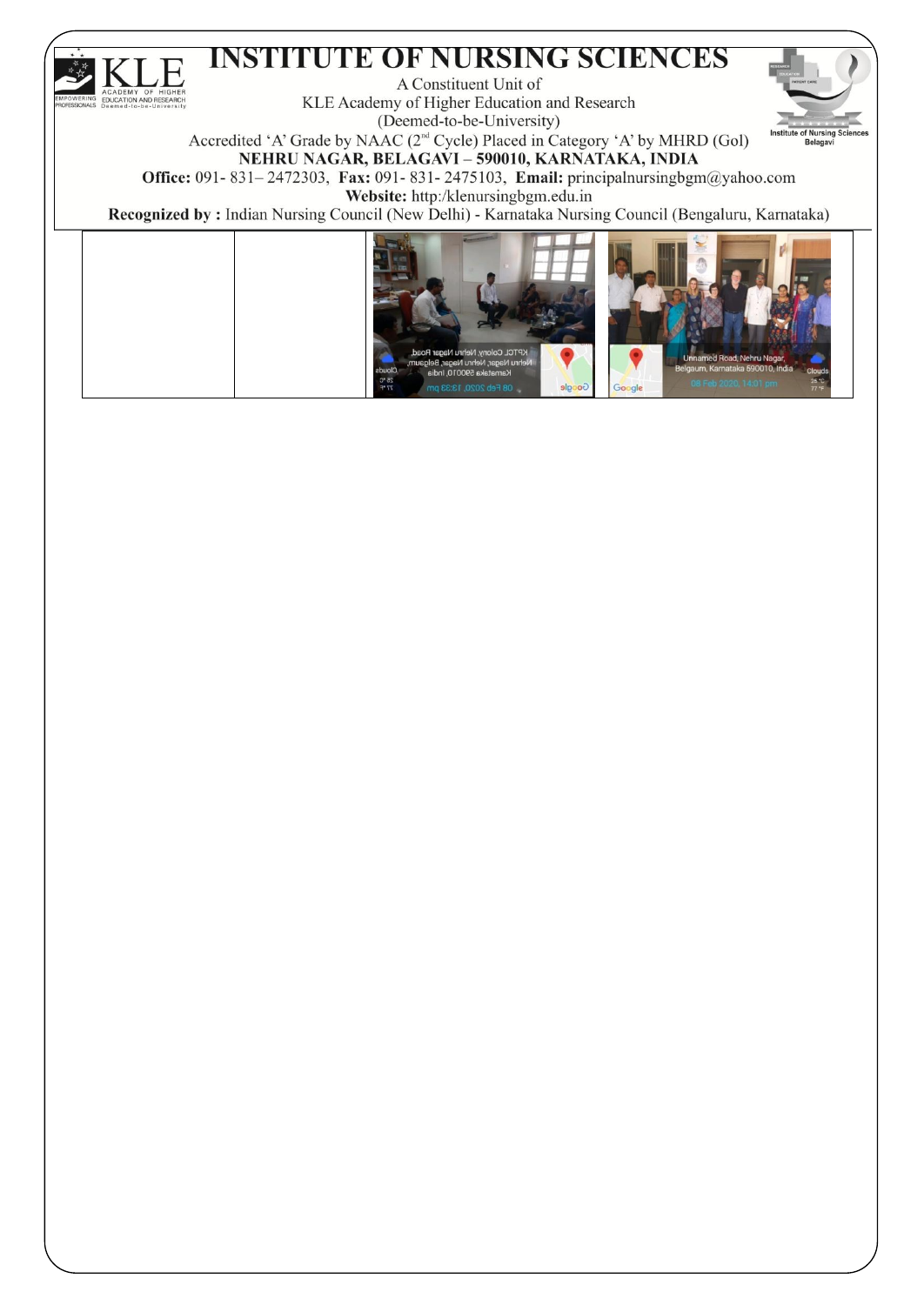A Constituent Unit of

KLE Academy of Higher Education and Research (Deemed-to-be-University)



**Date: 10-**

Accredited 'A' Grade by NAAC (2<sup>nd</sup> Cycle) Placed in Category 'A' by MHRD (Gol)

NEHRU NAGAR, BELAGAVI - 590010, KARNATAKA, INDIA

Office: 091-831-2472303, Fax: 091-831-2475103, Email: principalnursingbgm@yahoo.com

Website: http:/klenursingbgm.edu.in

Recognized by : Indian Nursing Council (New Delhi) - Karnataka Nursing Council (Bengaluru, Karnataka)

Day 2, 02-2020  $\overline{F}$ 

| <b>Time</b>                | <b>Event</b>                                                                             | <b>Particulars</b>                                                                                                                                                                                                                                 |
|----------------------------|------------------------------------------------------------------------------------------|----------------------------------------------------------------------------------------------------------------------------------------------------------------------------------------------------------------------------------------------------|
| $10.00$ am $- 10.30$<br>am | with<br>Interaction<br>from<br>Faculty<br><b>KAHER</b> Institute<br>of<br><b>Nursing</b> | Interacted with Principal and Faculty KAHER<br>Nursing<br>Institute<br>Sciences,<br>of<br>Nehrunagar,<br>Belagavi.                                                                                                                                 |
|                            | Sciences,<br>Belagavi                                                                    | KPTCL Colony, Nehru Nagar Road,<br>Nehru Nagar, Nehru Nagar, Belgaum,<br>Mist<br>Karnataka 590010, India<br>23 °C<br>10 Feb 2020, 10:17 am<br>Google<br>73.4 °F                                                                                    |
| 10.30 am - 11.00<br>am     | Visit<br><b>SMO</b><br>to<br>office                                                      | Prof. (Dr). Sudha A Raddi and Dr. Joann Robinson,<br>visited to Site Management Office, discussed on<br>IRB for joint research projects between KAHER<br>Institute of Nursing Sciences, Belagavi and TJU,<br>College of Nursing, Philadelphia USA. |
|                            |                                                                                          |                                                                                                                                                                                                                                                    |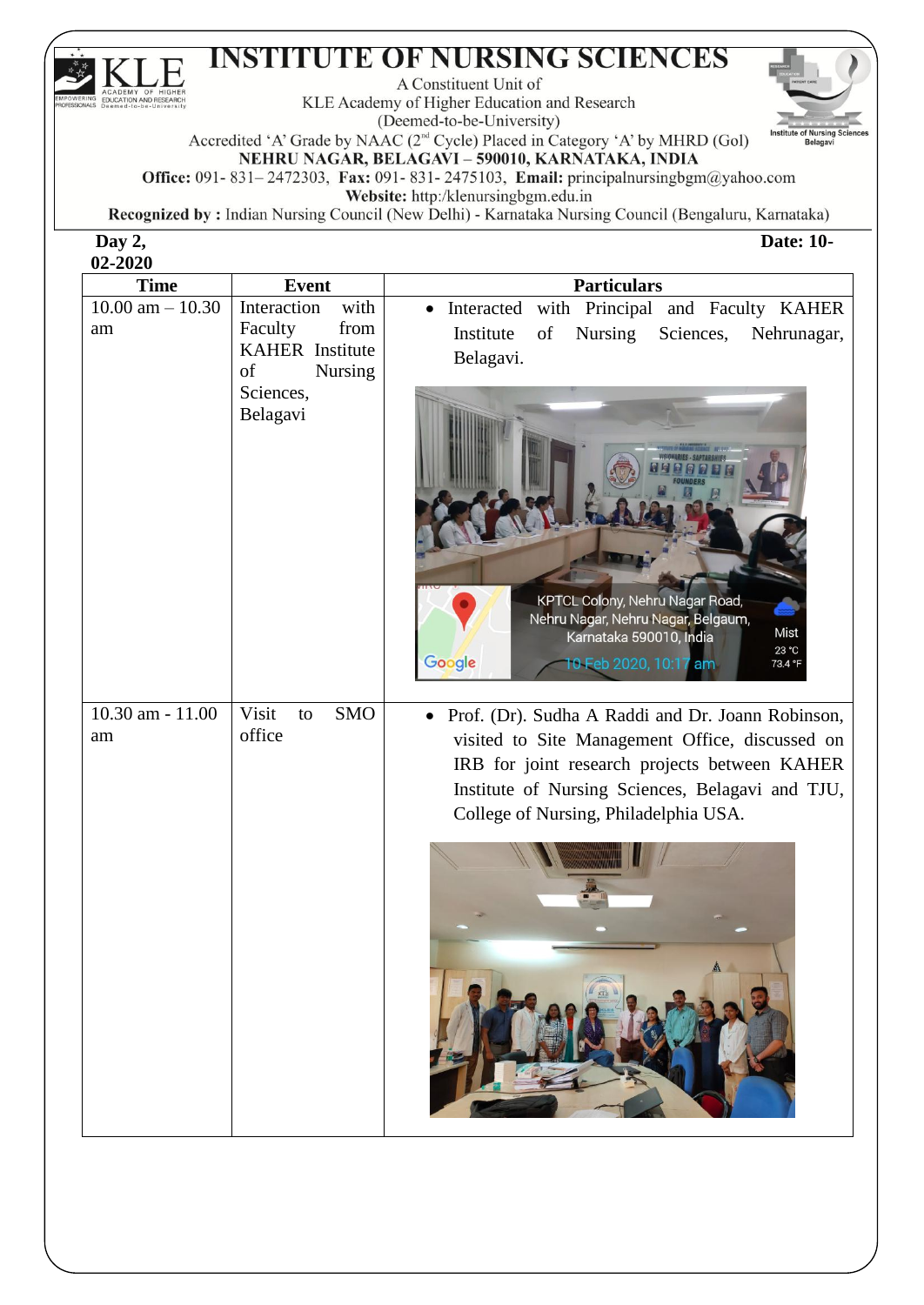$\boldsymbol{\mathsf{F}}$ 

A Constituent Unit of

KLE Academy of Higher Education and Research (Deemed-to-be-University)



Accredited 'A' Grade by NAAC (2<sup>nd</sup> Cycle) Placed in Category 'A' by MHRD (Gol) NEHRU NAGAR, BELAGAVI - 590010, KARNATAKA, INDIA

Office: 091-831-2472303, Fax: 091-831-2475103, Email: principalnursingbgm@yahoo.com

Website: http:/klenursingbgm.edu.in

| <b>Time</b>                | <b>Event</b>                                                                                                       | <b>Particulars</b>                                                                                                                                                                                                                     |
|----------------------------|--------------------------------------------------------------------------------------------------------------------|----------------------------------------------------------------------------------------------------------------------------------------------------------------------------------------------------------------------------------------|
| $11.00$ am $- 12.30$<br>pm | Meeting<br>with<br>Vice-Chancellor<br><b>Officials</b><br>and<br>from Women's &<br>Children<br>Health<br>research, | Meeting with Vice-Chancellor, Registrar, Deputy<br>Registrar and Officials from Women's & Children<br>Health research, Belagavi at BOM Hall, KAHER,<br>Belagavi.                                                                       |
|                            | Belagavi.                                                                                                          | 42                                                                                                                                                                                                                                     |
| 12.30 pm $-01.30$          | Interaction<br>with                                                                                                | Prof. (Dr). Sudha A Raddi and Dr. Joann Robinson<br>$\bullet$                                                                                                                                                                          |
| pm                         | Journal Editorial                                                                                                  | Interacted with Dr. Harpreet Kour, Chief editor,                                                                                                                                                                                       |
|                            | Committee.                                                                                                         | Journal of Health Sciences, KAHER Belagavi to                                                                                                                                                                                          |
|                            |                                                                                                                    | strengthen the journal.                                                                                                                                                                                                                |
|                            |                                                                                                                    |                                                                                                                                                                                                                                        |
| $01.30$ pm $-02.30$<br>pm  |                                                                                                                    | Lunch Break                                                                                                                                                                                                                            |
| $02.30$ pm $-05.00$<br>pm  | Interaction<br>with<br>Dean<br>and<br>Principal,<br><b>KAHER</b> Institute<br>of<br><b>Nursing</b><br>Sciences,    | Discussed regarding the strengthening of research<br>projects (joint projects), education, and clinical<br>practice. Also discussed regarding awards, honorary<br>appointments and exchange of faculty, students and<br>nursing staff. |
|                            | Belagavi and all<br>HOD's.                                                                                         |                                                                                                                                                                                                                                        |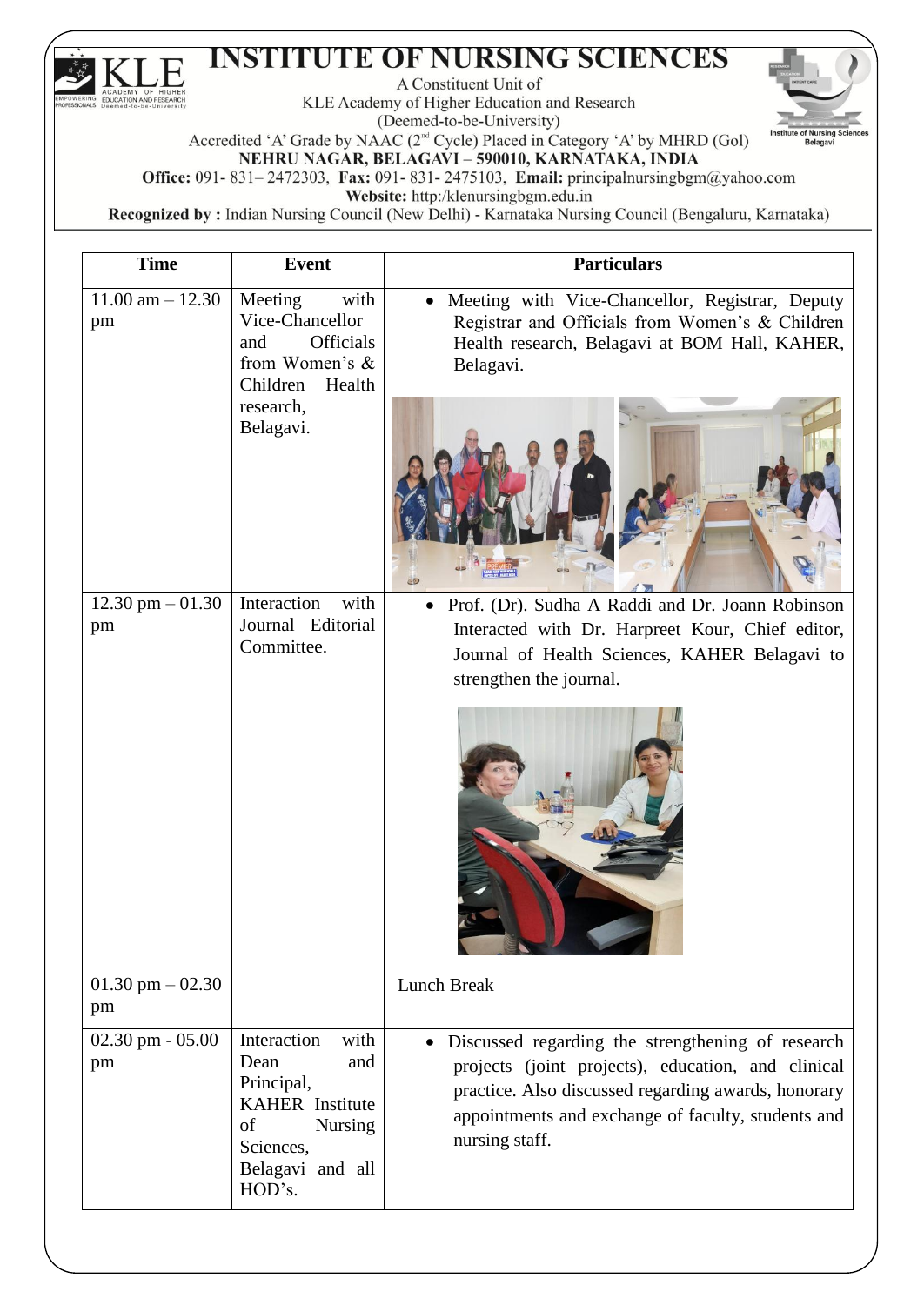A Constituent Unit of KLE Academy of Higher Education and Research Belagavi

(Deemed-to-be-University) Accredited 'A' Grade by NAAC (2<sup>nd</sup> Cycle) Placed in Category 'A' by MHRD (Gol) NEHRU NAGAR, BELAGAVI - 590010, KARNATAKA, INDIA

Office: 091-831-2472303, Fax: 091-831-2475103, Email: principalnursingbgm@yahoo.com

Website: http:/klenursingbgm.edu.in

| $05.00 \text{ pm} - 06.00$ | Orientation<br>to     | Orientation to library and skill labs by Dr. Joann                                                                                                 |
|----------------------------|-----------------------|----------------------------------------------------------------------------------------------------------------------------------------------------|
| pm                         | library and skill     | Robinson and Prof. (Dr). Sudha A Raddi.                                                                                                            |
|                            | <b>KAHER</b><br>labs, |                                                                                                                                                    |
|                            | Institute<br>of       |                                                                                                                                                    |
|                            | Nursing Sciences,     |                                                                                                                                                    |
|                            | Belagavi              |                                                                                                                                                    |
|                            |                       |                                                                                                                                                    |
|                            |                       |                                                                                                                                                    |
|                            |                       | KPTCL Colony, Nehru Nagar Road,<br>KPTCL Colony, Nehru Nagar Road,                                                                                 |
|                            |                       | Nehru Nagar, Nehru Nagar, Belgaum,<br>Nehru Nagar, Nehru Nagar, Belgaum,<br>Clouds<br>Clouds<br>Karnataka 590010, India<br>Karnataka 590010, India |
|                            |                       | 30 °C<br>30 °C<br>Google<br>10 Feb 2020, 17:39 pm<br>Google<br>10 Feb 2020, 17:36 pm<br>86 °F<br>86 °F                                             |
|                            |                       |                                                                                                                                                    |
|                            |                       |                                                                                                                                                    |
|                            |                       |                                                                                                                                                    |
|                            |                       |                                                                                                                                                    |
|                            |                       |                                                                                                                                                    |
|                            |                       | KPTCL Colony, Nehru Nagar Road,<br>KPTCL Colony, Nehru Nagar Road,                                                                                 |
|                            |                       | Nehru Nagar, Nehru Nagar, Belgaum,<br>Vehru Nagar, Nehru Nagar, Belgaum,<br>Clouds<br>Clouds<br>Karnataka 590010, India<br>Karnataka 590010, India |
|                            |                       | 30 °C<br>86 °F<br>30 °C<br>Google<br>Google<br>10 Feb 2020, 17:40 pm<br>10 Feb 2020, 17:43 pm<br>86 °F                                             |
|                            |                       |                                                                                                                                                    |